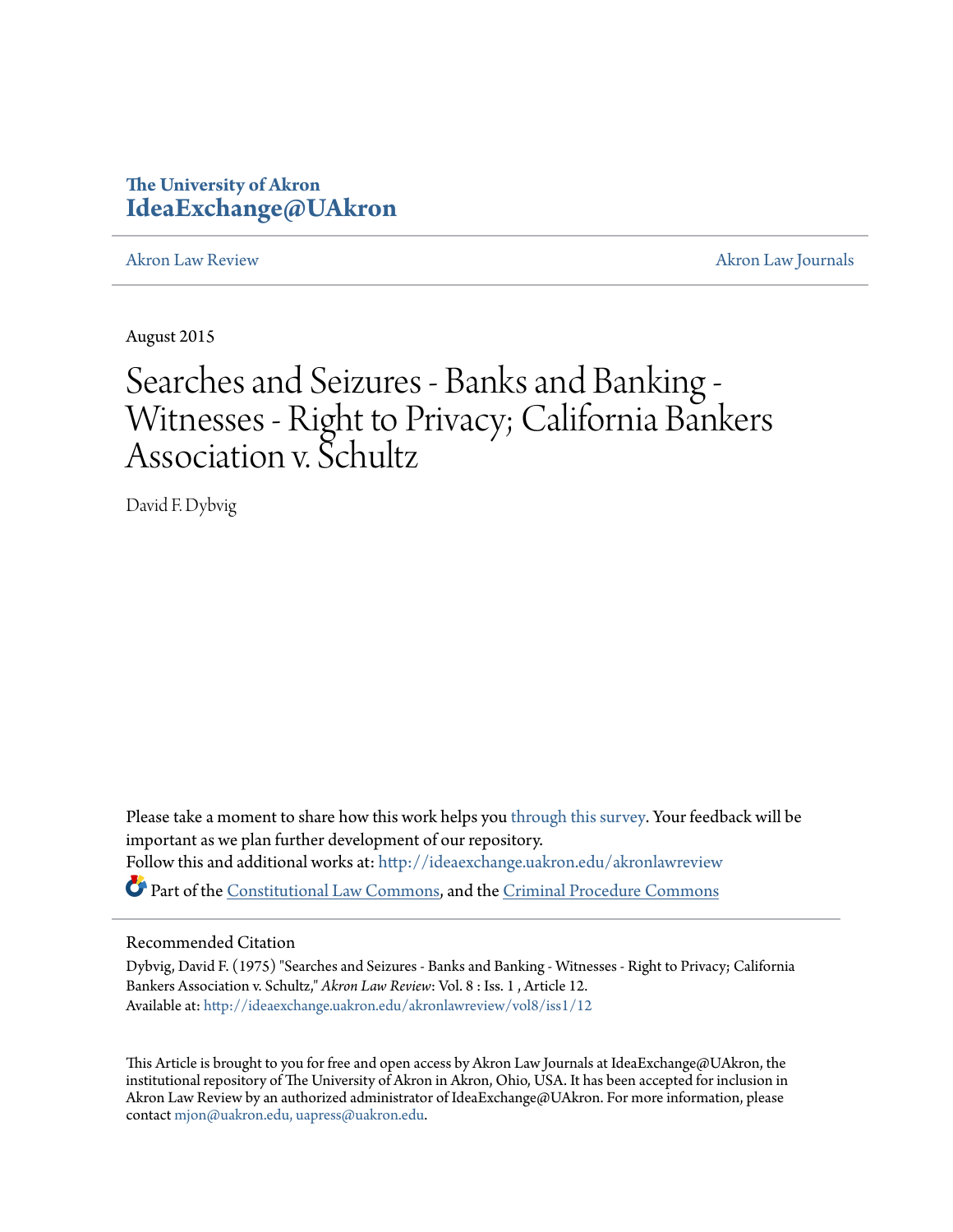## **CONSTITUTIONAL LAW-SEARCHES AND SEIZURES-BANKS AND BANKING-WITNESSES--RIGHT TO PRIVACY**

*California Bankers Association v. Schultz,* 94 S.Ct. 1494 (1974).

**FOLLOWING EXTENSIVE HEARINGS, Congress enacted what has become** known as the Bank Secrecy Act of **1970.'** In California Bankers Association v. Schultz,<sup>2</sup> certain parts of the Act were subjected to constitutional attack **by** various plaintiffs, including individual bank customers, a national bank, a bankers association, and the American Civil Liberties Union,<sup>3</sup> representing itself and its bank customer members. The plaintiffs' challenges rested **on** the first, fourth, fifth, ninth, tenth, and fourteenth amendments.4

The Act, as material here, is divided into three main areas: (1) financial recordkeeping,<sup>5</sup> (2) reports of domestic currency transactions,6 and **(3)** reports of exports and imports of monetary instruments.<sup>7</sup> The Act is not self-executing-rather it requires the Secretary of the Treasury<sup>8</sup> to issue regulations to implement it.<sup>9</sup> The Treasury Regulations issued pursuant to the  $Act^{10}$  were also attacked.

Justice Rehnquist, speaking for the majority, stated that the Act was drafted to help solve two major problems in the area of regulatory, tax, and criminal laws. The first problem was the impairment in enforceability of tax, criminal, and regulatory laws caused **by** a lack of adequate financial records recorded and stored **by** financial institutions.1 " The second problem dealt with the use of foreign financial institutions **by** United States citizens engaged in "white collar" crime.<sup>12</sup> The technique

**112 U.S.C. §§ 1730d, 1829b, 1951-59 (1970); 31 U.S.C.** §§ **1051-1122 (1970)** (enacted as **Act of Oct. 26, 1970, PuB. L.** No. **91-508,** 84 **STAT. 1114)** [hereinafter cited as **Act]. 2 94 S.Ct** 1494 (1974). **S Hereinafter cited as** *ACLU.* 4 **94S** *Ct.* **at 1507. 512 U.S.C.** §§ **1730d, 1829b, 1951-59 (1970); 31 U.S.C. §§ 1051-1122 (1970). 6 31 U.S.C. §§ 1081-83 (1970). T31 U.S.C. §§ 1101-05 (1970). 8** Hereinafter cited as Secretary. **0 12 U.S.C. §§ 1730d, 1928b, 1952-53 (1970); 31 U.S.C. § 1053 (1970). 10 31 C.F.R. § 103 (1973). u** 94 **S.Ct.** at **1500 &** n. **1.** *1l2d.*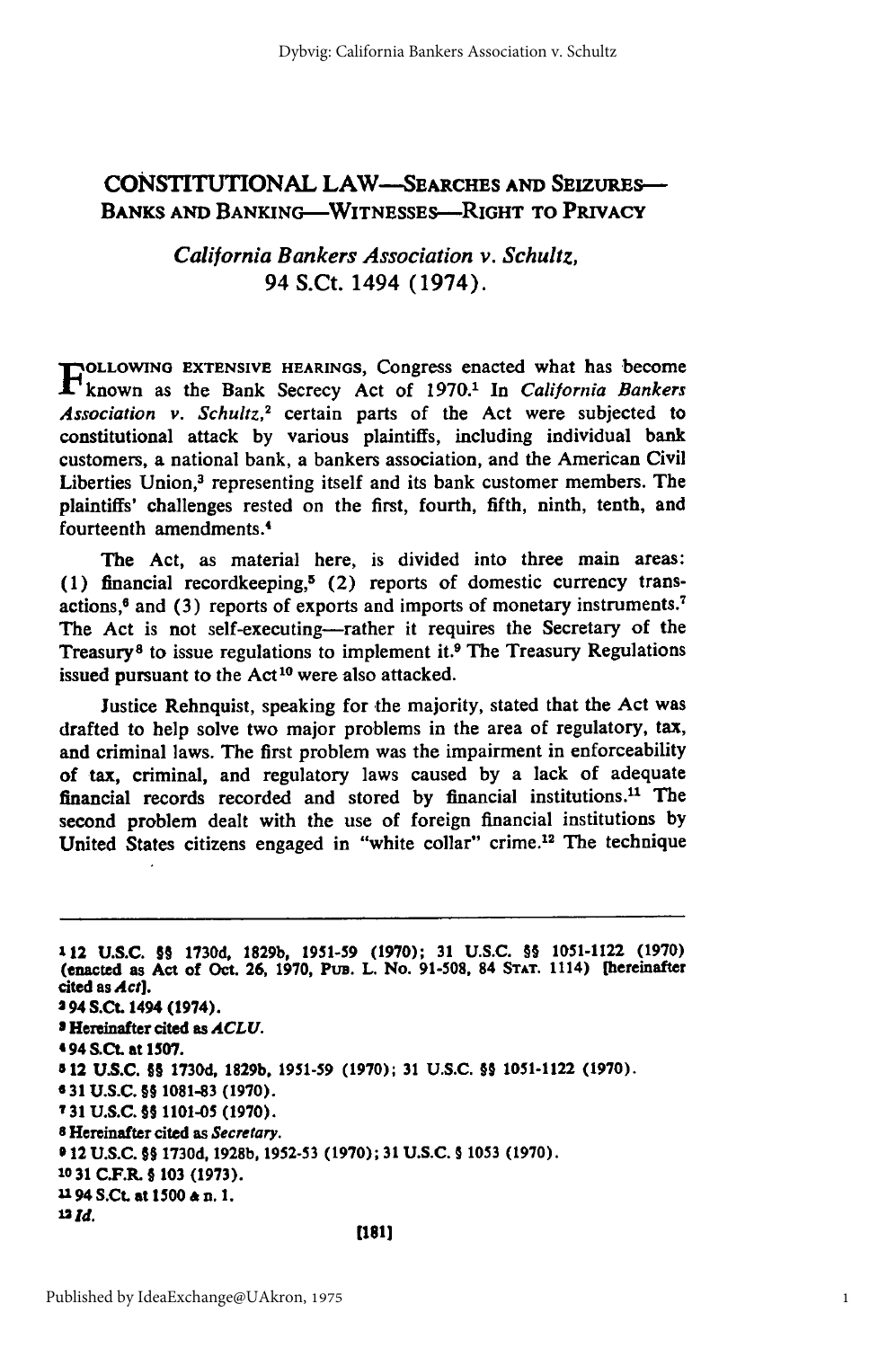#### **AKRON LAW REVIEW**

182

adopted by Congress and implemented **by** Treasury Regulations to solve these problems was to require recordkeeping and reporting by financial institutions and also affected individuals.<sup>13</sup>

The Secretary, in responding to the authority granted him by Congress, issued a set of regulations, $14$  which call for banks to keep records of (1) customer identities, (2) checks and similar instruments in excess of \$100, subject to certain exemptions, and (3) certain other records.<sup>15</sup> Financial institutions, including banks, are required to record credit extensions in excess of \$5,000, and to record each advice, request, or instruction involving the transfer to a person, account, or place outside the United States of \$10,000 or more.<sup>16</sup> The Treasury Regulations also mandate the making of certain reports concerning currency transactions. Persons receiving monetary instruments sent from outside the United States or sending monetary instruments outside the United States, whose value exceed \$5,000, are required to file a report with Custom officials.<sup>17</sup> Financial institutions must file reports of domestic transactions involving currency of \$10,000 or more with Internal Revenue.<sup>18</sup> In addition, a person subject to United States jurisdiction must report any interest in a foreign financial account on his income tax return.19 It is instructive to note at this point that the required reports and the information therein are available to "... any other department or agency of the United States,"<sup>20</sup> upon compliance with certain procedural provisions. However, access to the required records is allowed only upon the meeting of existing legal process.<sup>21</sup>

This litigation was initiated in an attempt to enjoin enforcement of certain provisions of both the Act and the implementing Regulations. A three-judge district court upheld the recordkeeping provisions and the reporting provisions relating to foreign currency transactions.<sup>22</sup> However, the Court held the domestic reporting provisions of the Act unconstitutional since they **"...** . unreasonably invade the right of privacy protected by the Bill of Rights, particularly the fourth amendment provision protecting 'the right of the people to be secure in their persons, houses, papers and effects against unreasonable searches and seizures.' **"23** The

**13 31 C.F.R. § 103 (1973). <sup>14</sup>***Id.* **<sup>15</sup>**31 C.F.R. **§** 103.34 **(1973). 16 31 C.F.R § 103.33 (1973). <sup>17</sup>31 C.F.R. §§ 103.23, 103.25(b)-(c) (1973). 18 31 C.F.R. §§ 103.22, 103.25(a) (1973). 19 31 C.F.R. §** 103.24 **(1973). <sup>20</sup>31 C.F.R. § 103.43 (1973). 2131 C.F.R. § 103.51 (1973). 22 Stark v. Connally, 347 F. Supp.** 1242,1244-45 **(N.D. Cal. 1972). <sup>23</sup>***Id.* **at 1251.**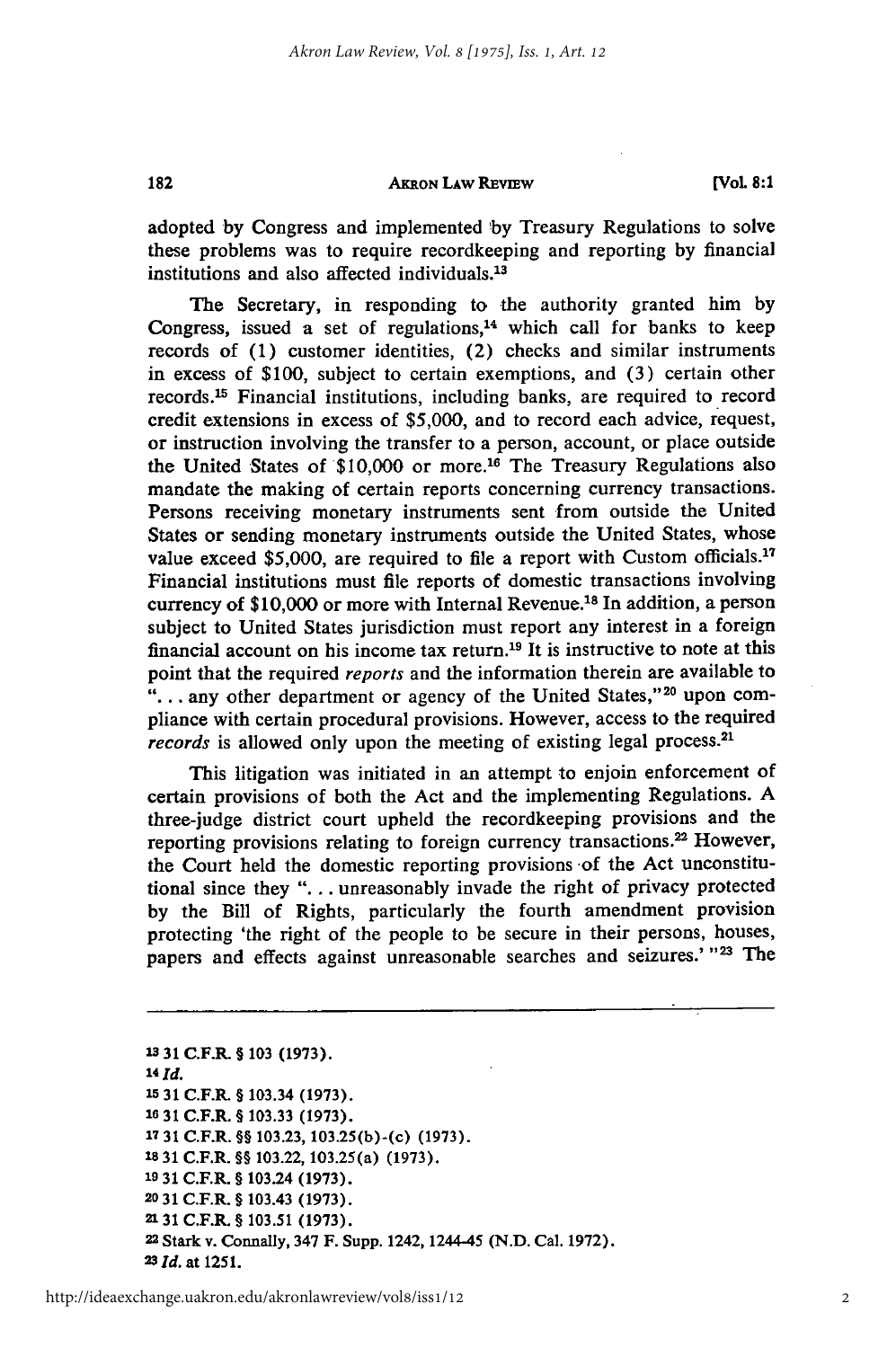**Fall, 1974]**

#### **RECENT CASES**

district court looked not at the narrowly drawn regulations, but rather considered the broad authority granted by the Act itself.<sup>24</sup> On appeal, the Supreme Court affirmed the lower court opinion insofar as it upheld the recordkeeping and reporting provisions relating to foreign currency transactions, but reversed insofar as the opinion struck down the domestic reporting sections.

The bank plaintiffs argued that the recordkeeping provisions imposed by the Regulations violate due process *"...* . by imposing unreasonable burdens upon them."<sup>25</sup> Justice Rehnquist cited *United States v. Darby*,<sup>26</sup> and *Shapiro v. United States*,<sup>27</sup> for the proposition that Congress may require recordkeeping as an aid in enforcing a valid law.<sup>28</sup> The bank plaintiffs insisted *Darby and Shapiro* were inapplicable since the recordkeeping provisions involved were not in furtherance of any substantive regulations directed at the banks themselves, but rather were designed to enforce laws affecting its customers.<sup>29</sup> Therefore, they argued, the Act places an unreasonable burden on banks. The Court rejected this argument saying that "provisions requiring reporting or recordkeeping by the paying institution, rather than the individual who receives the payment, are by no means unique."<sup>30</sup> Supporting this contention with several examples from the Internal Revenue Code,<sup>31</sup> the Court then added that banks are not neutrals in negotiable instruments, but rather are parties to them, in fact, the " $\dots$  most easily identifiable party to the instrument."<sup>32</sup>

Two additional arguments advanced by the bank plaintiffs relating to the recordkeeping requirements were that they constituted a cost burden to the banks and **"....** undercut a depositor's right to effectively challenge a third-party summons issued by the Internal Revenue Service."33 The cost burden argument was rejected since the burden is simply a condition imposed by Congress on banks insured by the federal government.<sup>34</sup> The third-party summons argument was dismissed as being premature.<sup>35</sup>

Several plaintiffs, including a national bank, various individuals, and the ACLU, argued that since the main thrust of the Act is to

**<sup>24</sup>***Id.* **<sup>25</sup>**94 **S.Ct.** at **1509. 26 312 U.S. 100 (1941). 27 335 U.S. 1** (1948). **28** 94 **S.Ct. at 1510. <sup>29</sup>***Id.* **<sup>30</sup>***Id.* **1 TNT. REv. CODE OF 1954,** §§ 6041 (a), **6042, 6044, 6045, 6049.** <sup>32</sup>**94 S.Ct.** at **1511. <sup>33</sup>***Id.* at **1512.** <sup>34</sup>*Id*. The issue of uninsured banks was not considered since no bank plaintiffs alleged **to be uninsured. 35** 94 **S.Ct. at 1512,**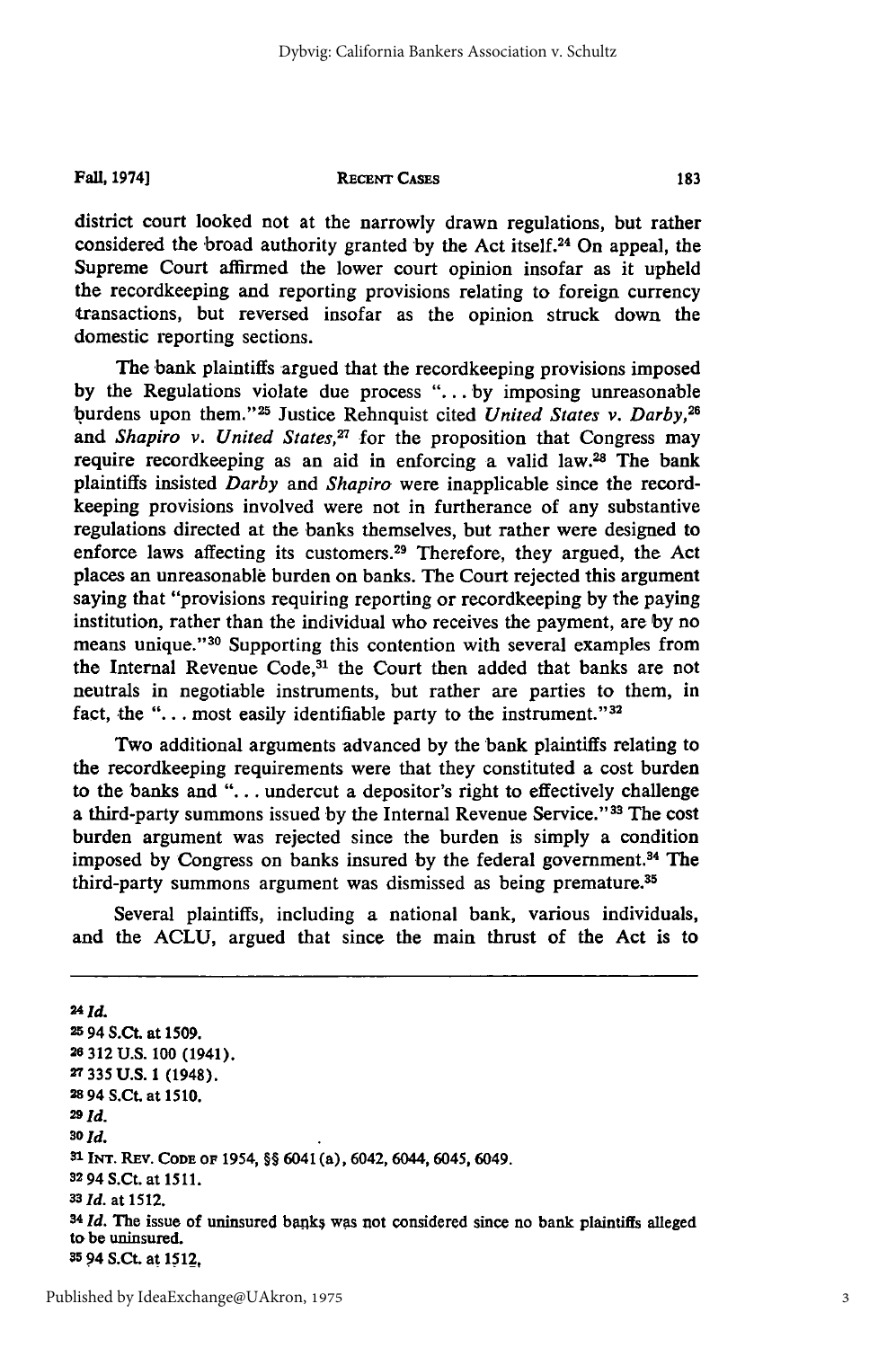#### **AxRoN LAw REvEw**

184

**[Vol 8:1**

enforce criminal statutes, its constitutionality must be measured **by** criminal law standards. Specifically, they charged violations of the fourth, fifth, and first amendments.36

Relying on the fourth amendment, plaintiffs urged the recordkeeping provisions require banks to unconstitutionally seize records of their depositors, while acting as an agent of the government.<sup>37</sup> The Court's answer to this attack was twofold: first, that the required records are of such a nature that the bank itself is a party thereto; and second, that these records are available to the Government only by normal legal process.<sup>38</sup>

Plaintiffs also asserted a fifth amendment privilege against selfincrimination. The Court's response to this argument was that the banks, as incorporated organizations, have no fifth amendment rights **with** respect to self-incrimination.<sup>39</sup> In regard to the individual depositors, the Court declared that "a party incriminated by evidence produced by a third party sustains no violation of his own fifth amendment rights."<sup>40</sup>

The **ACLU** also asserted a violation of the first amendment right of association. Their position was that the recordkeeping provisions could be manipulated **by** the Government to obtain a list of its supporters. Although the Court conceded to the **ACLU** that it had standing to assert its members' constitutional right of association, it held that such right is not absolute where there is a compelling governmental interest. Since the right is not absolute and since no attempted discovery of the identity of members was alleged, the ACLU's claim was rejected as being premature.<sup>41</sup>

The reporting provisions of the Act are divided into two general areas: domestic and foreign. The Regulations require reports **by** financial institutions of domestic currency transactions involving **\$10,000** or more, subject to certain exemptions.<sup>42</sup> Regulations dealing with foreign currency transactions require reports **by** individuals of the importation or exportation of monetary instruments with a value of \$5,000 or more.<sup>43</sup> Reports are also required of any interest in a foreign financial institution.<sup>44</sup>

**<sup>36</sup>***id.* **at 1513. <sup>37</sup>***Id.* **38Id. at 1513-14.31 C.F.R. § 103.51 (1973). 3994 S.Ct. at 1514.** *E.g.,* United States **v. White, 322 U.S. 694, 699 (1944); Wilson v. United States, 221 U.S. 361, 382-84 (1911); Hale v. Henkel, 201 U.S. 43, 74-75 (1906). 4094 S.Ct. at 1514.** *E.g.,* **Couch v. United States, 409 U.S. 322, 328 (1973) (clientaccountant); Johnson v. United States, 228 U.S. 457, 458 (1913) (bankrupt-trustee). 4194 S.Ct. at 1515. 42 31 C.F.R.** § **103.22 (1973). 43 31 C.F.R. § 103.23 (1973). " 31 C.F.R.** § **103.24 (1973),**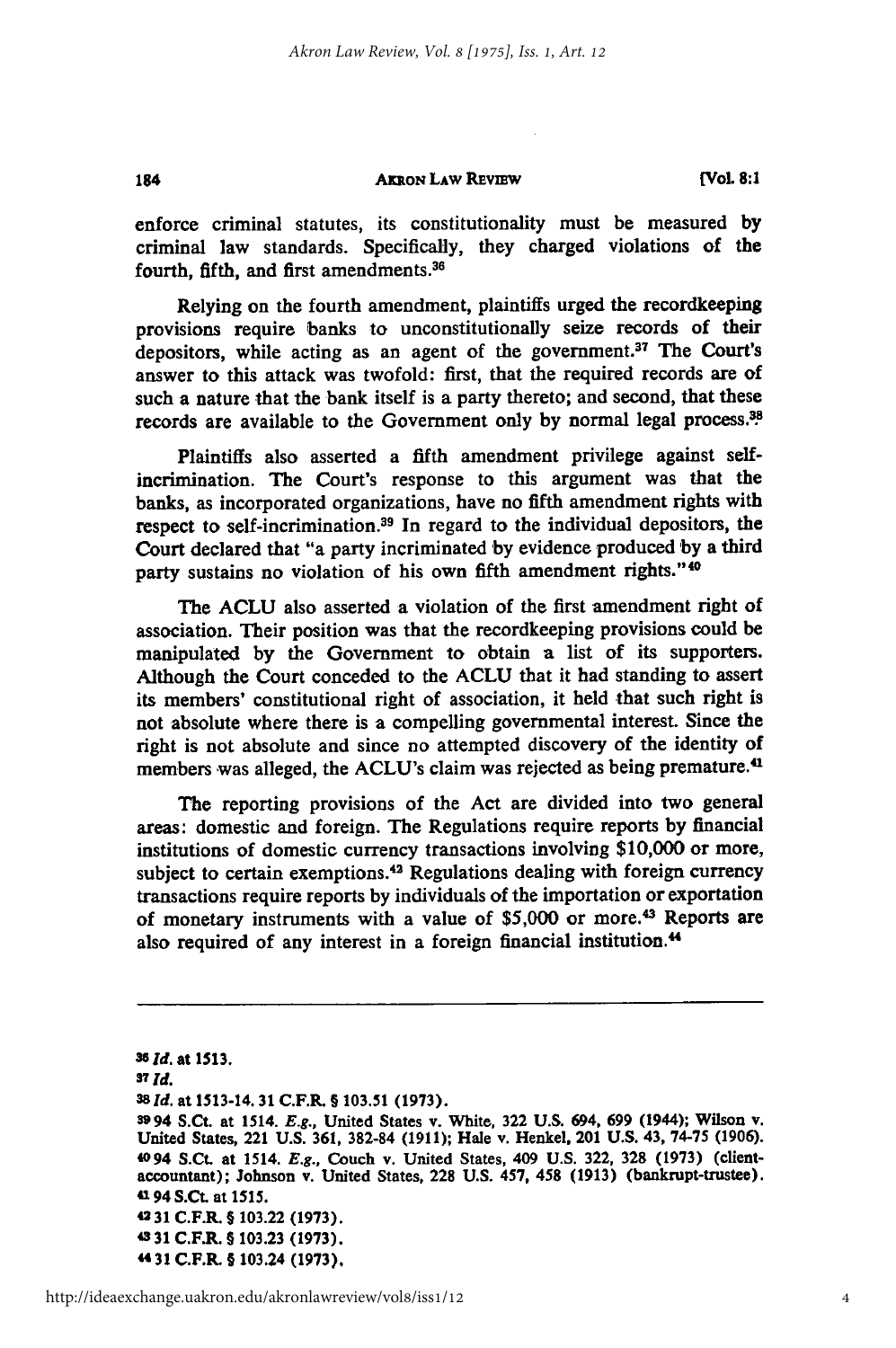**Fall, 19741**

#### **RECENT CASES**

Citing *Boyd v. United States<sup>45</sup>* and *Stanford v. Texas*,<sup>46</sup> the plaintiffs claimed that the foreign reporting requirements infringed on their fourth amendment rights. The *Boyd* case involved a government attempt to enforce revenue laws by using a statute requiring the defendant or claimant to produce records. If the records were not produced, government allegations vis-à-vis the records were considered to be confessed. This discovery type statute was held to be an unreasonable search and seizure in violation of the fourth amendment.<sup>47</sup> Plaintiffs relied on the *Boyd* decision for the proposition that the coerced reporting section of the Act is an unreasonable search and seizure. Justice Rehnquist, however, rejected this argument and for support also cited *Boyd:* "... entries... in books required by law to be kept for their [revenue officials] inspection, are necessarily excepted out of the category of unreasonable searches and seizures."<sup>48</sup>

*Stanford v. Texas* invalidated a search warrant authorizing a search of Stanford's home for "books, records, pamphlets, cards, receipts, lists, memoranda, pictures, recordings and other written instruments concerning the Communist Party of Texas,"<sup>49</sup> as being an unconstitutional general warrant. Plaintiff's contention was that the required reports of foreign transactions are so indiscriminate as to be an unconstitutional general warrant. The Court, in disallowing this contention, said:

The reports of foreign financial transactions required **by** the regulations must contain information as to a relatively limited group of financial transactions in foreign commerce, and are reasonably related to the statutory purpose of assisting in the enforcement of the laws of the United States.50

The Court also placed emphasis on the foreign commerce nature of the transactions.

Both the bank and depositor plaintiffs alleged that the Act and Regulations require unconstitutional self-incrimination in the foreign currency reporting provisions. The bank plaintiffs' claims were disallowed based on the unavailability of a fifth amendment privilege against self-incrimination to a corporation.<sup>51</sup> The depositor plaintiffs' claims (and also the bank plaintiffs' right to assert their customers' privilege) were dismissed as being premature since none of the depositor plaintiffs made any specific allegations of possible incrimination.<sup>52</sup>

**<sup>43 116</sup> U.S. 616 (1886). 48 379 U.S. 476 (1965). 47 116 U.S.** at **620. 48 94** S.Ct. at **1517,** *quoting* **116 U.S.** at **623-24. 49 94** S.Ct. at *1518, quoting* **379 U.S.** at **478-79. 50 94 S.Ct.** at **1518.** *1 Id.* at **1522. <sup>52</sup>***Id.* at **1523.**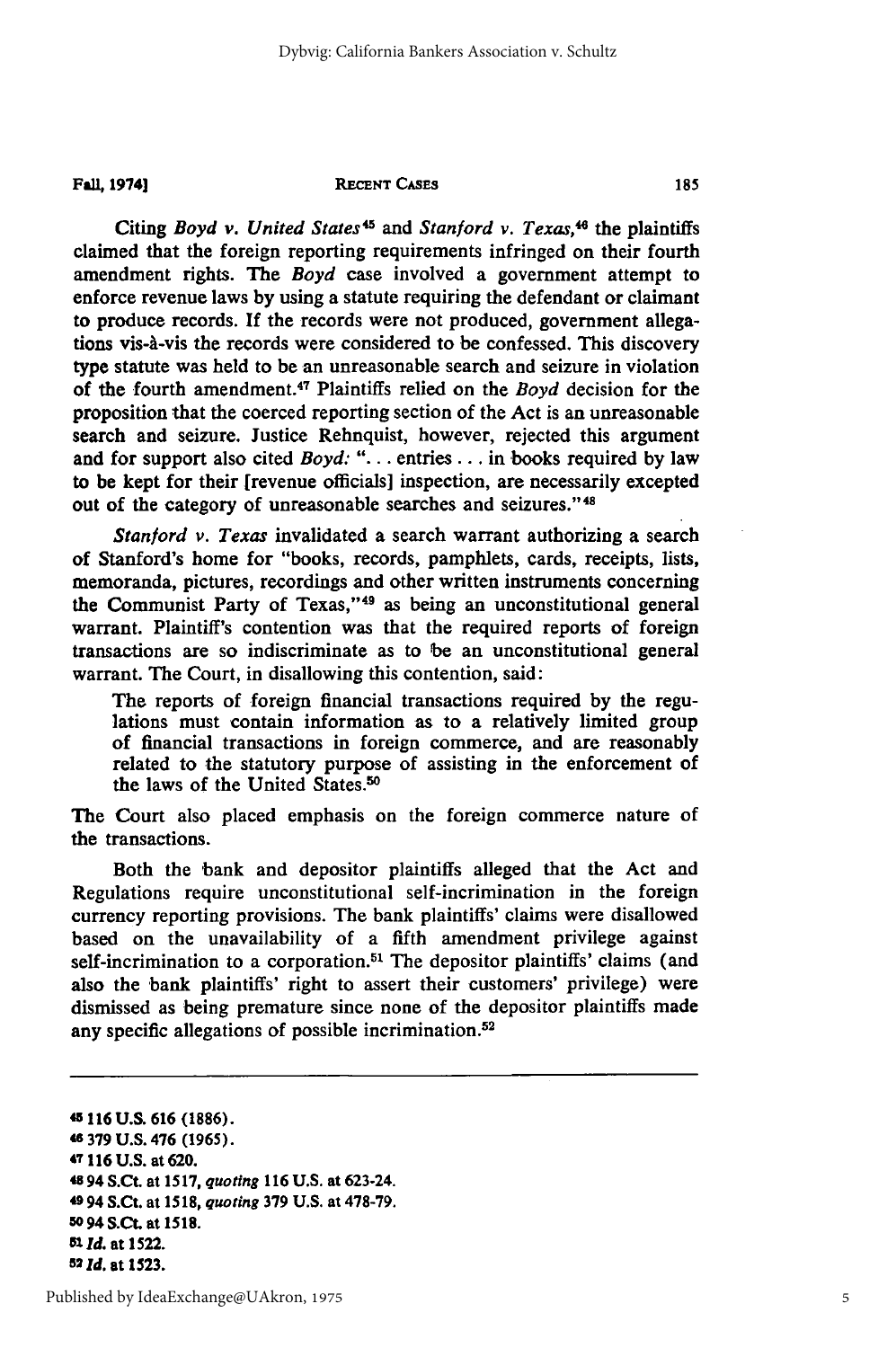#### **AKRON LAw REvIEw**

186

Plaintiffs also challenged the domestic reporting provisions of the Act and the Regulations implementing them. As mentioned above, the district court held the domestic reporting provisions of the Act unconstitutional.<sup>53</sup> However, the Supreme Court viewed the issue, not in terms of the broadly written Act, but rather in terms of the Regulations themselves.<sup>54</sup> The Act authorizes the Secretary to require reports by both the individual parties and financial institutions involved<sup>55</sup> and to specify which currency transactions should be reported.<sup>56</sup> The Secretary, in his Regulations, used only a portion of the granted authority and required reports only by financial institutions of currency transactions exceeding  $$10,000<sup>57</sup>$  Viewing the situation in light of the reports actually required, the Supreme Court proceeded to answer the asserted constitutional violations.

The bank plaintiffs' first challenge to the domestic reporting regulations was based on the fourth amendment. The Court's response rested in large part on some broad language in *United States v. Morton Salt Co. <sup>58</sup>* That case involved Morton's resistance to filing detailed reports concerning its compliance with a Federal Trade Commission cease and desist order. Justice Jackson, speaking for the *Morton* Court, declared that while a corporation does have some privacy rights ". **.** . corporations can claim no equality with individuals in the enjoyment of a right to privacy.... [L]aw-enforcing agencies have a legitimate right to satisfy themselves that corporate behavior is consistent with the law and the public interest."<sup>59</sup> Based on the above reasoning and restricted view of the Regulations involved, the Supreme Court decided that banks are parties to the transactions and that the reporting requirements are not unreasonable.<sup>60</sup>

Depositor-plaintiffs also attacked the domestic reporting requirements basing their challenge on the fourth amendment. This issue was dismissed since none of the depositor plaintiffs alleged that ". **.** . they were engaged in the type of \$10,000 domestic currency transactions which would necessitate that their bank report it to the Government."<sup>61</sup> Absent such allegations, the depositor plaintiffs lacked standing.

Bank and depositor plaintiffs also asserted that the domestic reporting provisions violated the fifth amendment privilege against

**<sup>53</sup>**Stark v. Connally, **347 F. Supp.** 1242 **(N.D.** Cal. **1972). 54 94 S.Ct.** at **1519. 55 31 U.S.C. § 1082 (1970). 56 31 U.S.C. § 1081 (1970). 57 31 C.F.R. § 103.22 (1973). 58 338 U.S. 632 (1950).** *59 d.* at **652. 60 94 S.Ct.** at **1520. <sup>61</sup>***Id.*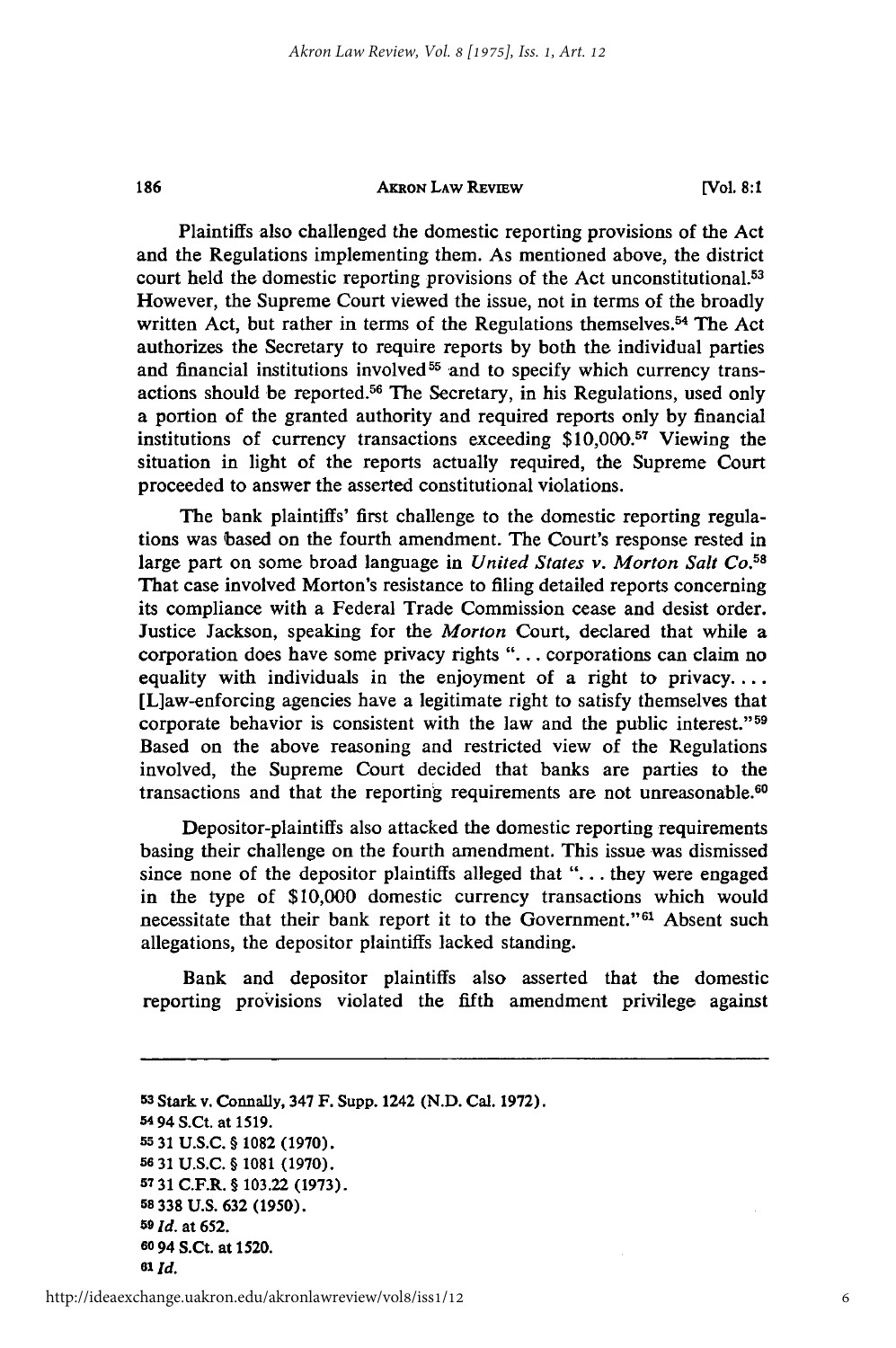#### **Fall, 1974]**

#### **RECENT CASES**

self-incrimination.<sup>62</sup> However, this assertion was rejected on the same basis as the fifth amendment challenge to the foreign reporting regulations; namely, bank plaintiffs, as corporations, do not have a privilege against self-incrimination, and depositor plaintiffs' claims were premature.<sup>63</sup>

As discussed above, in the section on recordkeeping, the ACLU claimed a violation of the constitutional right of association **of** its members. Similarly, the ACLU claimed an invasion of its members' right of association with respect to the reporting regulations. Justice Rehnquist's response was that since the ACLU had not alleged that any of its transactions required a report to be filed, there was not a concrete controversy presented to the Court.<sup>64</sup>

The actual decision was by a 6-3 margin. Justice Powell, joined by Justice Blackmun, filed a concurring opinion in which he cautioned against "[A] significant extension of the regulation's [domestic] reporting requirements."<sup>65</sup> Justices Douglas, Brennan, and Marshall filed separate dissenting opinions. Justice Douglas' opinion focused on the invasion of privacy which the Act allows. While using different approaches to the recordkeeping and reporting provisions, the common thread in his argument was that the Act allows the Government access to a **"...** citizen's activities, opinions, and beliefs"66 via his checking account. Justice Brennan's dissent was based on what he viewed as an unconstitional delegation of congressional authority to the Secretary of the Treasury.67 Justice Marshall, in his opinion, viewed the recordkeeping provisions as an unlawful search and seizure, referring to the practice of informal access by Government agencies to bank records.68 A further point raised by Marshall was that the recordkeeping itself is the seizure and not the later Government scrutiny of the individual's account.<sup>69</sup> The Justice also agreed with the ACLU that the existence of a list of ACLU contributors "... surely will chill the exercise of first amendment rights of association on the part of those who wish to have their contributions remain anonymous."70

It is clear that the Act and the Regulations provide the government with information that has "... a high degree of usefulness in criminal, tax, or regulatory investigations or proceedings."<sup>71</sup> However, it is also clear

**<sup>62</sup>***Id.* at **1522.** *63 Id.* at 1522-24. **<sup>64</sup>***Id.* at 1523-24. **<sup>65</sup>**94 S.Ct. at 1526 (Powell, **J.,** concurring). **66 94** S.Ct. at 1531 (Douglas, **J.,** dissenting). **<sup>67</sup>**94 S.Ct. at **1533** (Brennan, **J.,** dissenting). **68 94** S.Ct. at **1534-35** (Marshall, **J.,** dissenting). **69Id.** at 1535. *70Id.*

**7131 U.S.C.** § **1051 (1970).**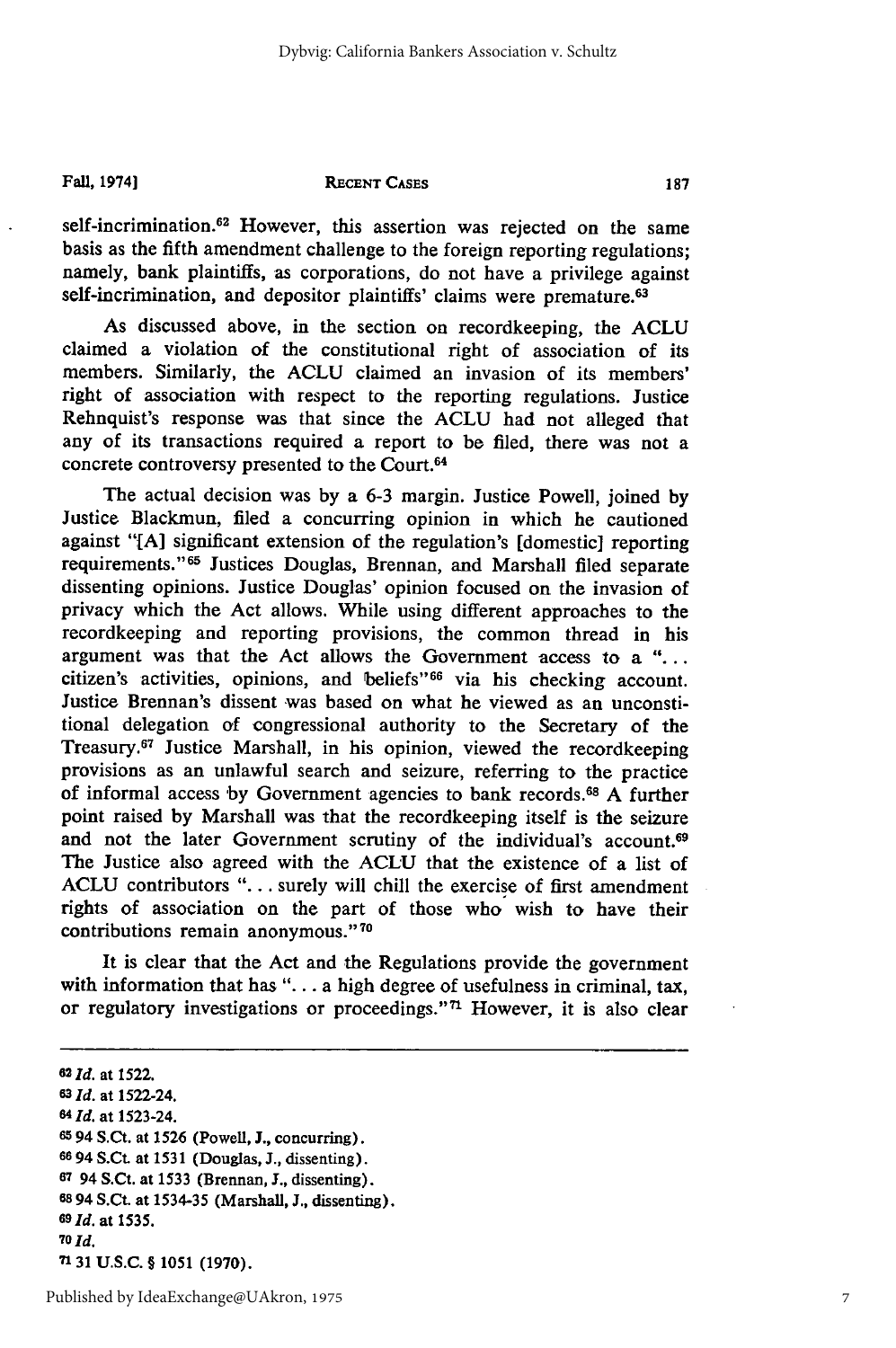#### **AK ON LAw REVIEW**

**[Vol. 8:1**

that the required reports and records constitute a governmental intrusion into an individual's private affairs. The balancing of these interests—the Government's need to know versus the individual's privacy rights-presents an important constitutional issue. This analysis will not attempt to answer this broad issue but will be confined to a discussion of the particular impact of the recordkeeping regulations challenged in the case, as it relates to the delicate balance between the citizen and his Government.<sup>72</sup>

*The* California Bankers *Association v. Schultz* decision represents an erosion of the individual's right to privacy. The Act allows the government to use proxies-financial institutions-in order to obtain information, not on suspected individuals, but rather on every citizen who writes checks in excess of **\$100.** The estimated number of checks required to be copied is staggering-20 to **30** billion.<sup>73</sup>

Justice Douglas pointed out that "[H]eretofore this Nation has confined compulsory recordkeeping to that required to monitor either **(1)** the recordkeeper, or (2) his business." 74 This Act does not have as its primary purpose the monitoring of either. Rather, it requires the recordkeeper to act as the Government's agent in monitoring the recordkeeper's customers and clients. Justice Rehnquist's response to this argument is that certain Internal Revenue Code **sections <sup>5</sup>**require the **"...** paying institution, rather than the individual who receives the payment," $76$  to either maintain records or to submit reports. However, this answer is inadequate in two important aspects. First, the Internal Revenue Code provisions cited are all designed to help enforce substantive tax legislation. Second, the bank is only technically the "paying institution" in reference to a negotiable instrument while the Internal Revenue Code sections deal with institutions who are in fact the payees and not merely a conduit of payment.<sup>77</sup> Justice Rehnquist, in trying to answer this latter objection, stated, "The bank is a party to any negotiable instrument drawn upon it **by** a depositor."78 However, he did concede that the bank is not a party

**<sup>72</sup> The** reportmaking requirements are **not discussed** here since the Supreme Court did not determine their constitutionality.

**<sup>73 94</sup> S.Ct.** at **1528** (Douglas, **J.,** dissenting).

**<sup>741</sup>d.** *at* **1529.** *See also* **18 U.S.C.** § 923(g) (1970) (Licensed firearms dealer required to maintain records of firearms transactions); **INT.** REV. **CODE OF** 1954, § 4403 (Persons engaged in business of accepting wagers required to keep daily records). **7594 S.Ct.** at **1509** n. **19, 1510.**

*<sup>76</sup>***Id.** at **1510.**

**<sup>77</sup>INT.** REv. **CODE OF 1954,** § **6001.** "Every person liable for any tax imposed **by** this title, or for the collection thereof, shall keep such records... as the Secretary or his delegate may from time to time prescribe." This section clearly puts the burden of information gathering on someone involved in the background of the transaction. **TO** 94 **S.Ct.** at **1511.**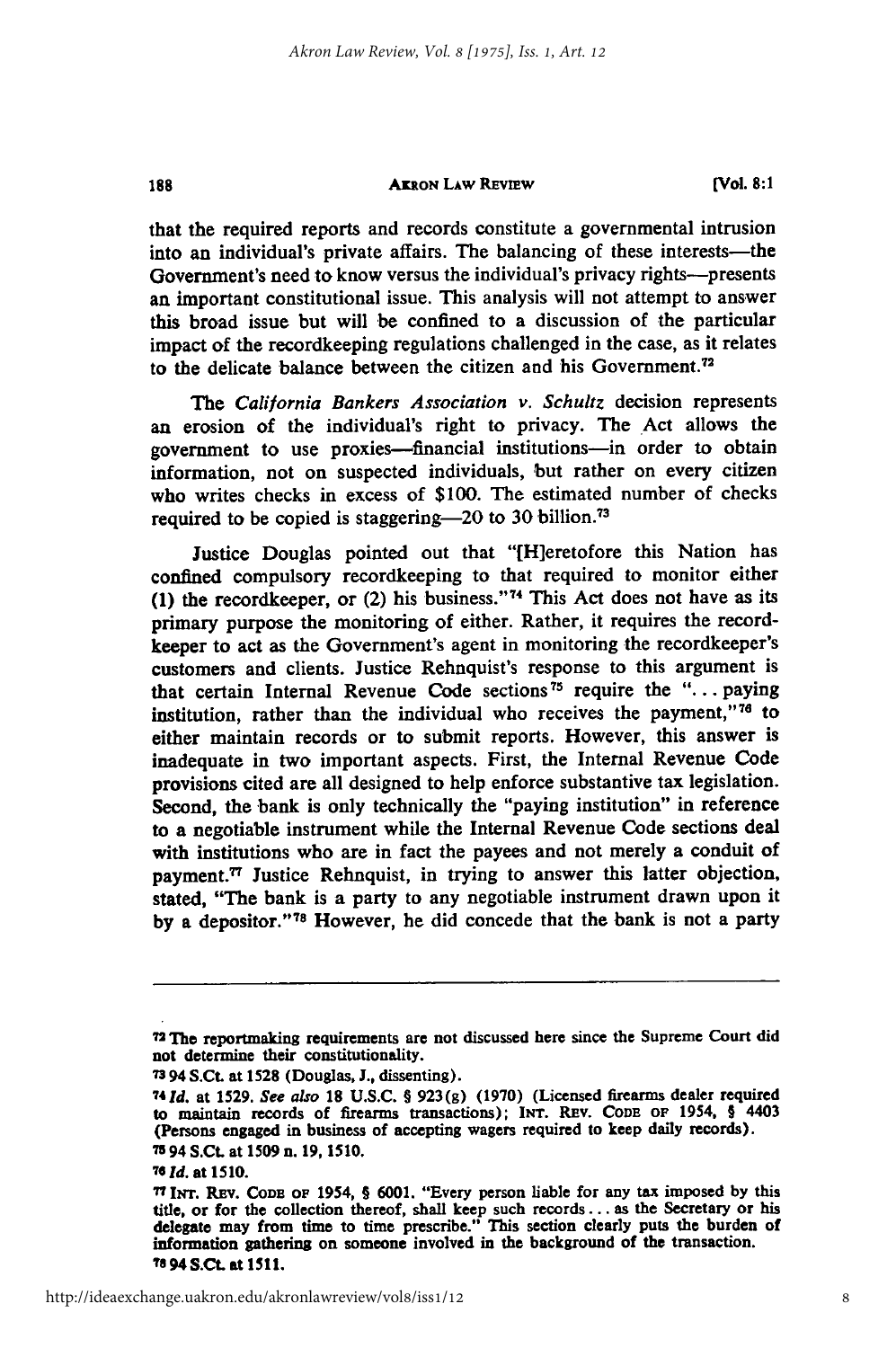**Fall,** 19741

#### **RECENT CASES**

to the background of the transaction.79 Taking a practical look at the Act, it is apparent the Government is not interested in the transaction itself, but its real inquiry is into the background of the financial transaction-a background which the individuals may seek to keep private.<sup>80</sup> The figures on a check ledger mean nothing unless there are also the names of the drawer and payee to the instruments. It is by use of this background information that the Government conducts its investigation.

The majority's reliance on *Shapiro v. United States*<sup>81</sup> and *United States v. Darby82* is also questionable. *Shapiro* involved a fruit and produce wholesaler subject to the Emergency Price Control Act of **1942,83** while *Darby* concerned an employer subject to the Fair Labor Standards Act of 1938.<sup>84</sup> Both cases dealt with recordkeeping and reportmaking requirements imposed either on the individual involved or his business. But, in the case at bar, the Act and Regulations require financial institutions to maintain records not for use in regulating their business but rather in monitoring their customers' and clients' activities. This is a significant departure from prior legislation.

Plaintiffs also urged the Act violated their fourth amendment right against unreasonable search and seizure. Rehnquist rejected this approach by saying the bank was a party to the instruments involved. But, as discussed above, while the bank is technically a party to the transaction it is not privy to the information the government actually seeks-the transaction's background. Additionally, Rehnquist stated that the individuals suffer no infringement of fourth amendment rights since the records are available to governmental scrutiny only by existing legal process.<sup>85</sup> His position is that "the mere maintenance of the records by the banks under the compulsion of the regulations invaded no fourth amendment right of any depositor."<sup>86</sup> In other words, Rehnquist is saying that there is no search and seizure when the records are made. Justice Marshall's dissent takes a more pragmatic view of the situation. He said that once the required records are made "[T]he seizure has already occurred."<sup>87</sup> What the government in effect is doing is requiring financial institutions to compile data of private individuals' monetary dealings without probable cause.

- *80 See* **Katz v. United States, 389 U.S. 347 (1967).**
- **81335 U.S. 1 (1948).**
- **82 312 U.S. 100 (1941).**
- **8 3 Emergency Price Control Act of 1942, ch. 26, 56 Stat. 23.**
- **84 Fair Labor Standards Act of 1938, ch. 676, 52 Stat. 1060.**
- **85 94 S.Ct. at** 1513-14. **31 C.F.R. § 103.51 (1973).**

**<sup>79</sup>** *Id. See* **UNmwonM COMmRCiAL CODE § 3-802. (This section deals with** the **effect of a negotiable instrument on the underlying obligation); WHITE & SUMMERS, UNFORM** COMMERCIAL CODE § 13-20 (1972).

**<sup>86 94</sup> S.Ct. at 1514.**

**<sup>87 94</sup> S.Ct. at 1535 (Marshall, J., dissenting).**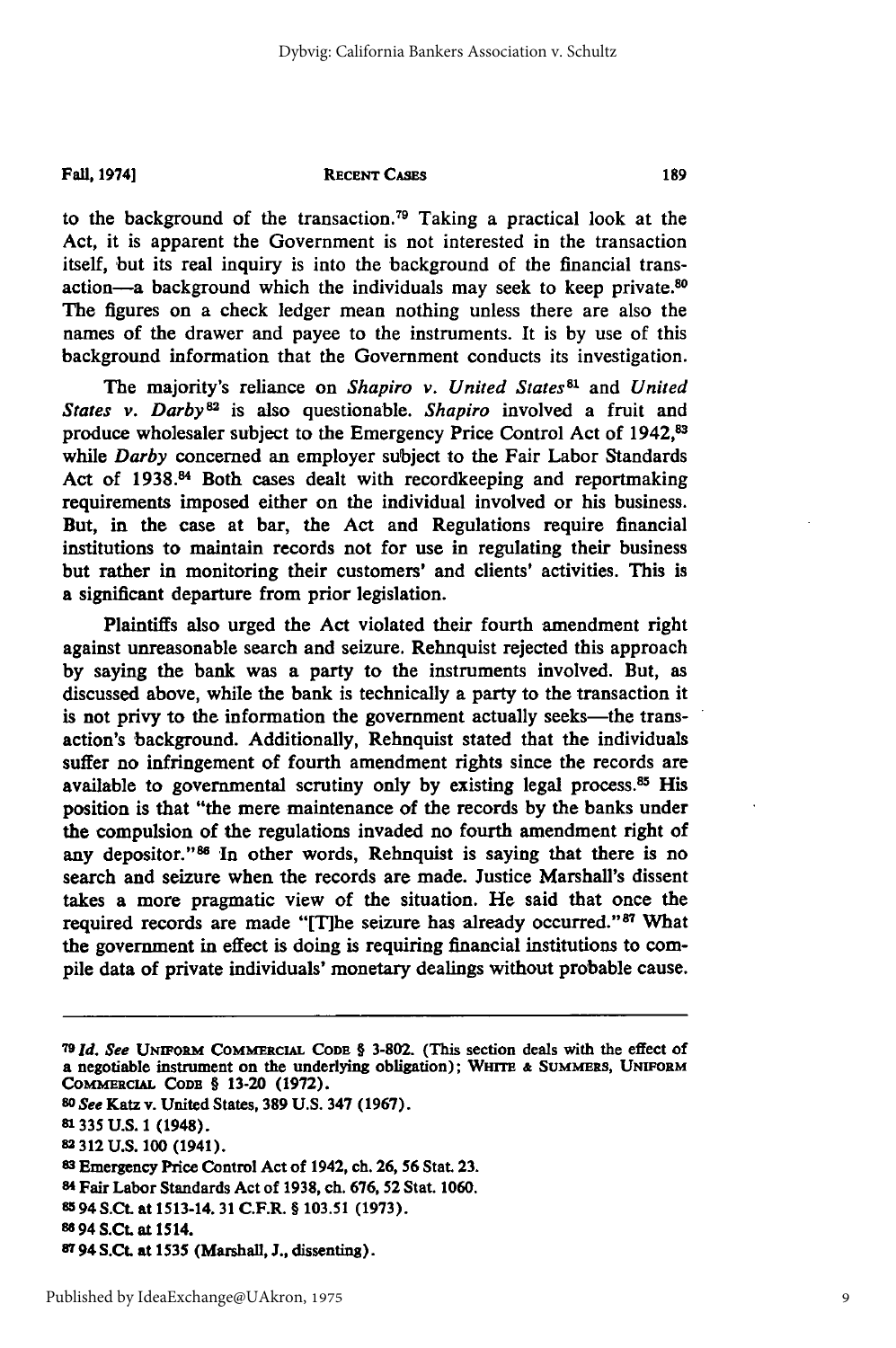#### **AKRoN LAw REvEw**

**[Vol. 8:1**

Then once the data is gathered, a governmental department, using existing legal process, can obtain a transfer of the information-information which may have been gathered years before the individual became a suspect.

Justice Rehnquist correctly stated that Congress could constitutionally require that all individuals "engaging in the sending of negotiable instruments through the channels of commerce maintain a record of such action."88 However, the individual who made such records would be able to assert his fifth amendment right against self-incrimination when asked to produce the records.<sup>89</sup> The Regulations, however, require the financial institution to keep the records, causing individual customers to lose their fifth amendment privilege against self-incrimination, since the financial institution then becomes the producer of the evidence.<sup>90</sup>

The denial of the ACLU's claim that its members' right of association was violated also represents an erosion of an important Constitutional right. Justice Marshall made a valid point while discussing this allegation: "The threat of disclosure entailed in the existence of an easily accessible list of contributors may deter the exercise of first amendment rights as potently as disclosure itself."<sup>91</sup> It is, of course, pure speculation to estimate quantitatively the deterrent effect this decision will have on potential contributors, not only to the ACLU, but also to the vast number of interest groups who rely on the public for donations, but it is not mere speculation that there will be a certain amount of deterrence.

In conclusion, this case represents a compromise **of** the individual's right of privacy and right of association in his financial dealings-a compromise for which there is no compelling governmental interest. The Regulations set up a nationwide system **by** which the government forces financial institutions to act as agents to compile financial data on all citizens who write checks in excess of \$100. The rationale behind the Regulations is that the required bank records "... have a high degree of usefulness in criminal, tax, or regulatory investigations or proceedings."<sup>92</sup>

**88 94 S.Ct.** at **1510.**

190

**9194 S.Ct. at 1536 (Marshall, J., dissenting).** *See* United States Servicemen's Fund v. Eastland, **488 F.2d 1252, 1265-66 (D.C.** Cir. **1973). 92 31 C.F.R. § 103.21 (1973).**

**<sup>89</sup> Hale v. Henkel, 201 U.S.** 43, 74 **(1906).** *See* Marchetti v. United States, **390 U.S. 39, 57 (1968); Wilson v. United States, 221 U.S. 361, 382-84 (1911). A record by** private individuals of the interstate shipment of all negotiable instruments over **\$100** could hardly come within the public records doctrine.

**<sup>9</sup>OSee** Couch v. United States, 409 **U.S. 322, 328 (1973);** Johnson v. United States, **228 U.S. 457,** 458 **(1913).**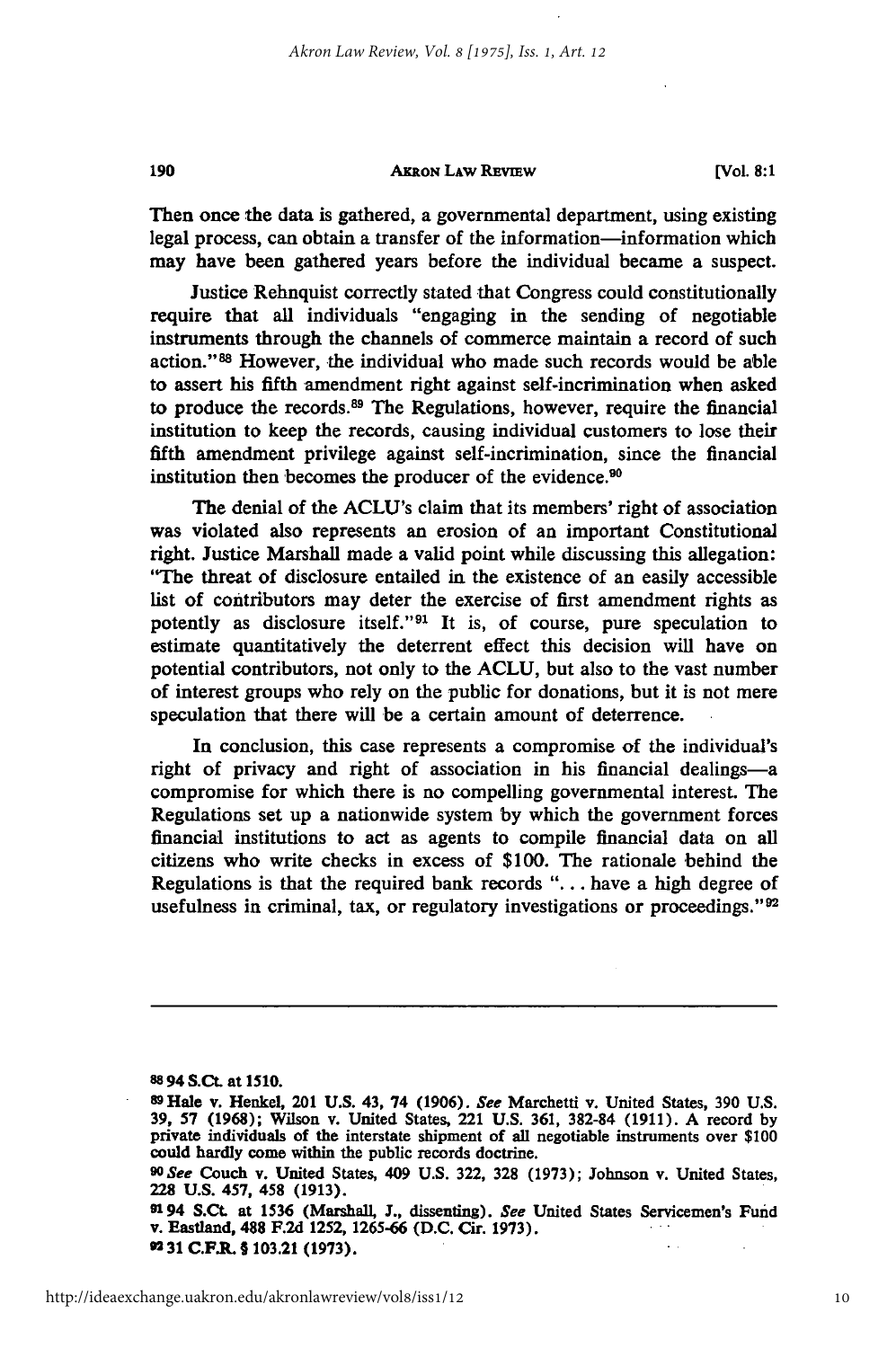**Fall, 19741]**

#### **RECENT CASES**

While the records undoubtedly will furnish the government with some useful information to aid in enforcement of federal statutes, the Regulations sanction an unwarranted and unconstitutional intrusion into an individual's financial dealings.

**DAVID** F. DYBvia

191

**ED.** NoTm: The application of the Bank Secrecy Act of **1970** was reviewed **by** the House of Representatives Task Force on Privacy, chaired **by** Barry M. Goldwater, Jr. (R-Cal.). The Task Force recommended limiting the Act's application. The House Republican Research Committee, chaired **by** Louis Frey, Jr. (R-Fla.), in a letter addressed to Republican Congressmen, dated August 21, 1974, approved the recommendations, stating at **p. 5:**

On October **26, 1970,** sweeping legislation known as the Bank Secrecy Act became law. The Act's intention was to reduce white collar crime **by** making records more accessible to law enforcement officials. However, in accomplishing<br>its purpose, it allowed federal agencies to seize and secure certain financial<br>papers and effects of bank customers without serving a warrant

The general language of the Act allowed bureaucrats to ignore the intent of the law and neglect to institute adequate privacy safeguards. The Supreme Court affirmed this approach **by** upholding the constitutionality of both the law and the bureaucratic misinterpretation of it.

Congress must now take action to prevent the unwarranted invasion of privacy **by** prescribing specific procedures and standards governing the disclosure of financial information **by** financial institutions to Federal officials or agencies. Congress must enact legislation to assure that the disclosure of a customer's becomes will occur only if the customer specifically authorizes a disclosure or if<br>the financial institution is served with a court order directing it to comply.<br>Legislation must specify that legal safeguards be provided r the subpoena or summons.

Passage of such legislation would be an important step forward in reaffirming the individual's right to privacy.